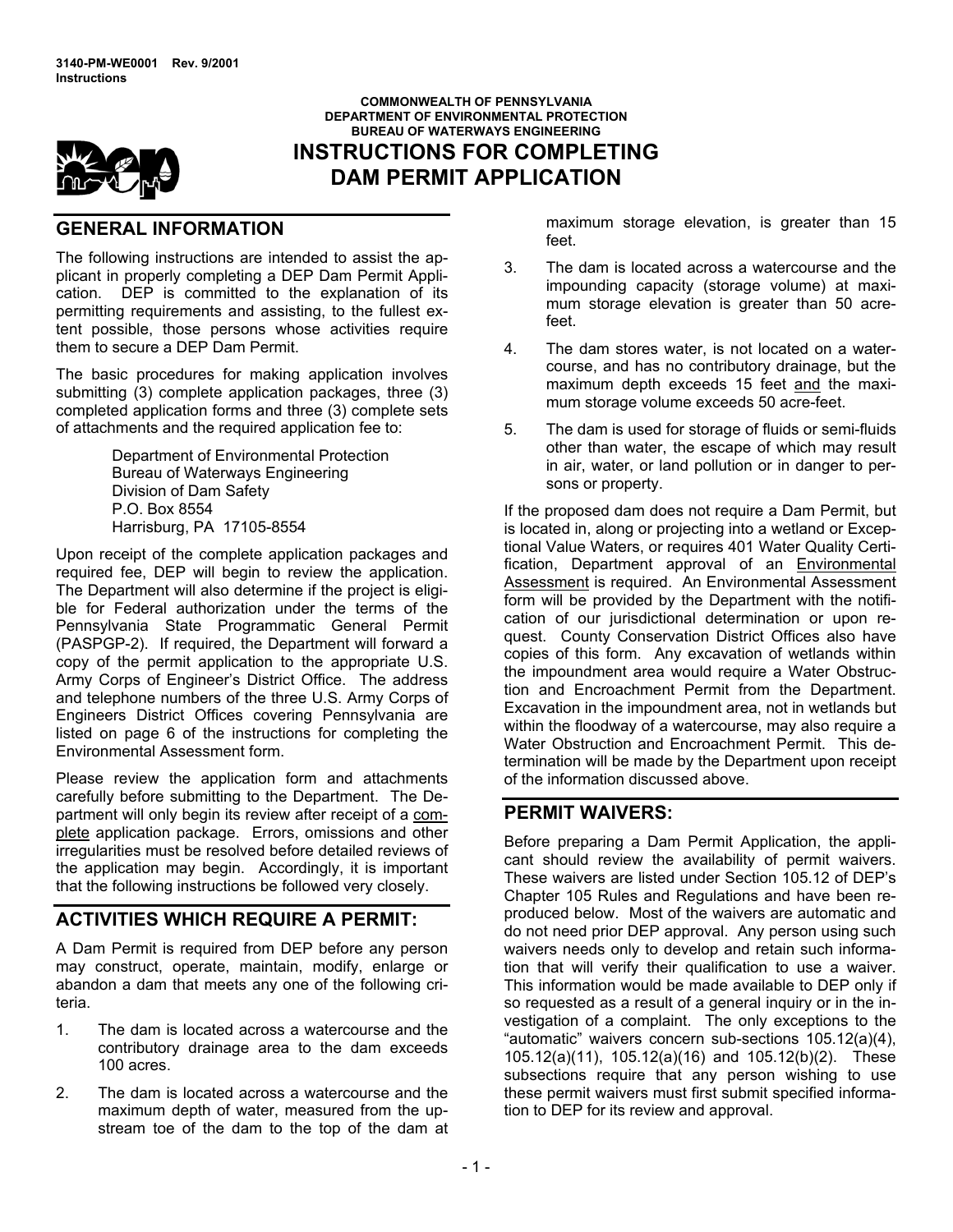#### **ß105.12 Waiver of permit requirements (for dams)**

(a) Under Section 7 of the act (32 P.S. ß693.7), the requirements for a permit are waived for the following structures or activities, regardless of when commenced. If the Department upon complaint or investigation finds that a structure or activity which is eligible for a waiver, has a significant effect upon safety or the protection of life, health, property or the environment, the Department may require the owner of the structure to apply for and obtain a permit under this chapter.

(1) A dam not exceeding 3 feet in height in a stream not exceeding 50 feet in width, except wild trout streams designated by the Pennsylvania Fish and Boat Commission.

(4) A dam subject to the requirements of the Mine Safety and Health Administration, 30 CFR 77.261- 1 and 77.261-2 (relating to water, sediment or slurry impoundments and impounding structures; identification; and water, sediment, or slurry impoundments or impounding structures, minimum plan requirements; changes or modifications; certification), if the Department determines on the basis of preliminary data submitted by the applicant that the dam is of Size Classification C and Hazard Potential Classification 3 as defined in ß105.91 (relating to classification of dams and reservoirs) and is not located in a watercourse or body of water designated as a wild and scenic river under the Wild and Scenic Rivers Act of 1968 or the Pennsylvania Scenic Rivers Act.

(6) A water obstruction or encroachment located in, along, across or projecting into a stormwater management facility or an erosion and sedimentation pollution control facility which meets the requirements in Chapter 102 (relating to erosion control), if the facility was constructed and continues to be maintained for the designated purpose.

(11) The removal of abandoned dams, water obstructions and encroachments if the Department determines in writing on the basis of data, information or plans submitted by the applicant that the removal of the abandoned dam, water obstruction or encroachment cannot imperil life or property, have significant effect on coastal resources or have an adverse impact on the environment and the plans provide for restoration and stabilization of the project area.

(14) The maintenance of an artificial pond or reservoir to its original storage capacity where:

(i) The contributory drainage area is less than or equal to 100 acres, and

(ii) The greatest depth of water at maximum storage elevation is less than or equal to 15 feet, and

(iii) The impounding capacity at maximum storage elevation is less than or equal to 50-acre feet.

(16) Restoration activities undertaken and conducted pursuant to a restoration plan which has been approved, in writing, by the Department.

(b) The requirements for a permit for existing structures or activities, as provided in section 6(c) of the act (32 P.S. ß693.6(c)), are waived for the following structures or activities, if construction was completed prior to July 1, 1979. If the Department upon complaint or investigation finds that a structure or activity which is eligible for a waiver, has a significant effect upon safety or the protection of life, health, property or the environment, the Department may require the owner of the structure or activity to apply for and obtain a permit under this chapter.

(1) A dam not exceeding 5 feet in height in a nonnavigable stream operated and maintained for water supply purposes.

(2) A dam which the Department determines, on the basis of preliminary data submitted by the applicant, is of Size Classification C and Hazard Potential Classification 3, as defined in ß105.91 and does not have a significant effect on coastal resources or an adverse impact on the environment.

#### **LIMITED POWER PERMITS:**

These permits are required for all power projects consisting of complete units of improvements or development for the supply of water power or for the procuring or supply of light, heat or power, by electricity, consisting of a power dam or changes in streams to develop water power or to supply water for steam power. When, upon review of a Dam Permit Application, it is determined that a Limited Power Permit is required, **DEP will forward a separate Limited Power Permit application to the applicant.**

## **401 WATER QUALITY CERTIFICATION:**

Applications submitted to the Bureau of Waterways Engineering for projects requiring a Dam Permit will also be considered a request for Water Quality Certification under Section 401 of the Federal Water Pollution Control Act (33 U.S.C.A. 1341(a)) for either a U.S. Army Corps of Engineers' (ACOE) individual permit nationwide permit or Pennsylvania State Programmatic General Permit.

# *COMPLETING THE APPLICATION FORMS*

# **SECTION A. APPLICANT IDENTIFIER**

**Applicant Name:** Reference is made to Section G of this application form for instructions on who must sign the application. Please list the name of all persons who will be signing the application on this line.

## **SECTION B. PROJECT LOCATION DATA**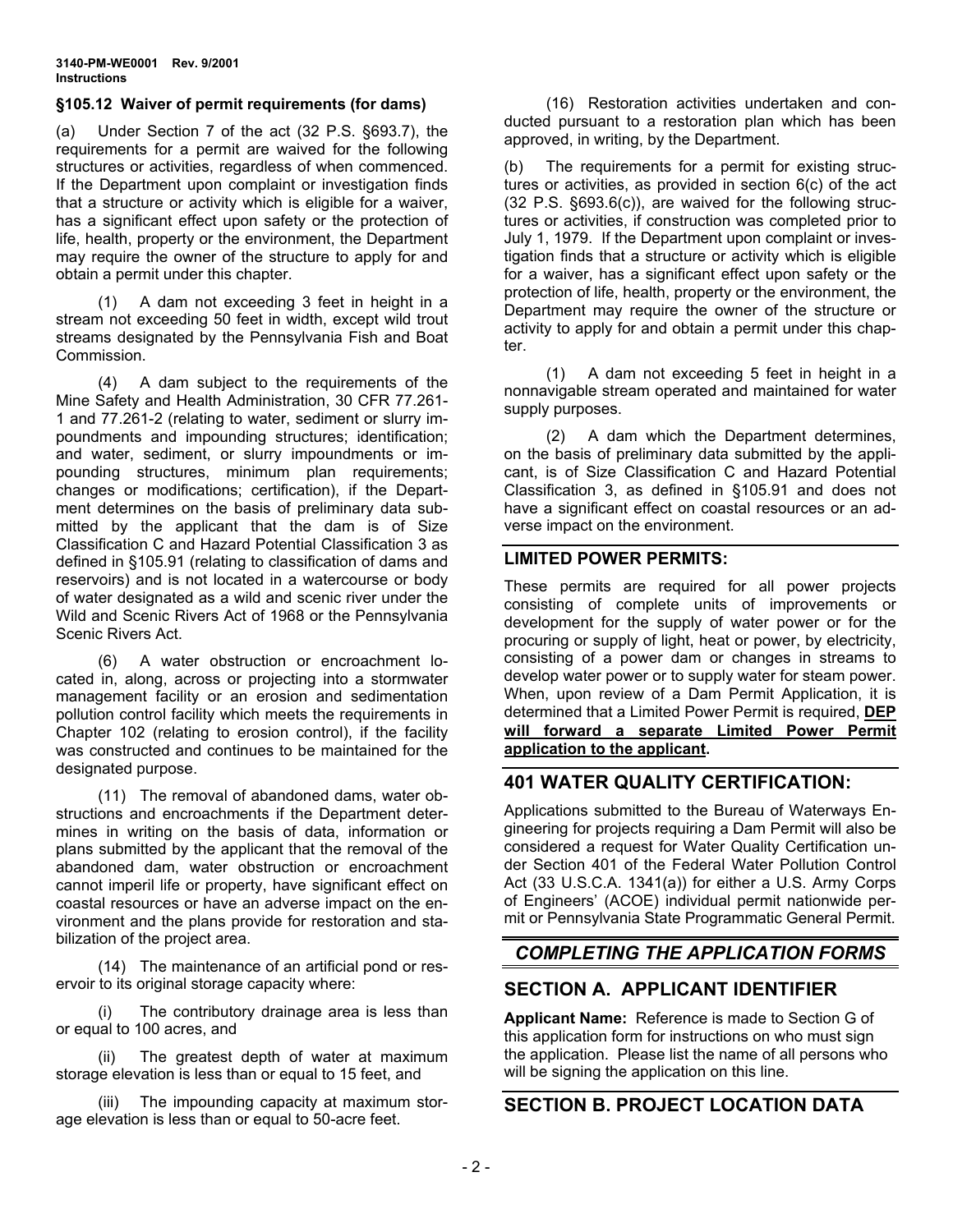- Provide the USGS name of the stream, river or body of water. If none, enter "unnamed".
- Place an "X" on the appropriate Corps District line. Baltimore covers the Susquehanna River basin; Philadelphia covers the Delaware River basin; Pittsburgh covers the Ohio River, Genesee River and Lake Erie basins.
- ! Provide the name of the USGS 7½ minute Quadrangle map where the project is located and provide the other site location information as requested.
- Provide a concise and accurate narrative of the project's purposes and need.

# **SECTION C. PROJECT DATA**

Please provide the project's physical data in the units requested. Most of the requested items are self explanatory, but attention is drawn to the following:

- Maximum depth to top of dam.
- Size and Hazard Classification The determination of size and hazard classifications shall be made in accordance with the requirements of section 105.91 of the Department's Chapter 105 Rules and Regulations. Additionally a narrative providing justification for selection of the Hazard Classification must be provided. In most cases, a dam breach analysis should be completed to determine downstream impacts resulting from a failure of the dam. Continue the justification narrative on additional sheets of referenced paper if required.

# **SECTION D. DETERMINATION OF APPLICATION FEES (DEP FEES ONLY)**

The determination of application fees shall be made in accordance with Section 105.13(b)(1) and Section 105.91. All fees are waived for Federal, State, county, municipal agencies or municipal authority applications.

## **SECTION E. APPLICATION COMPLETENESS CHECKLIST**

### **CHECKLIST ITEMS:**

(Applicant must place an entry -  $Y = Yes$ ,  $N = No$ ,  $N/A =$ Not Applicable - in each left side column space).

The Department's review of all applications begins with a determination of completeness. If an application package is incomplete, the Department will correspond with the applicant and request submission of corrected and/or previously omitted documents. The department's review of permit applications will not begin until a complete application has been received. See Section 105.13 of the DEPís Chapter 105 Rules and Regulations for specific requirements. Additional guidance for the required checklist items is as follows:

### **CHECKLIST ITEMS**

**1. Permit application properly signed, sealed and witnessed:** Self explanatory, but reference is made to the instructions for completing application **Section G** which must be closely followed.

**2. Permit Application General Information Form.** Reference instruction.

**3. Application Fee enclosed (see Section D):** Please attach the check, made payable to "Common**wealth of Pennsylvania**" to the front of the application package.

**4. Copies and proof of receipt - Act 14 notification:** Act 14 Municipal and County Notification requires that the department wait 30 days from the date of project notification to both the local and county governments before issuing its permit(s). Typically, this 30-day waiting period will run concurrently with the Department's review period. For this to occur, DEP must receive a copy of the Act 14 notification letters to each affected municipality and **proof** that each municipality received the notification letter. This must be accomplished by requesting that the letters be endorsed and a copy returned to the applicant by the local and county governments or send the letters by certified mail. Copies of the endorsed letters or and signed mail receipts must be received by the Department and the 30 day waiting period must expire before a permit may be issued. DEP is specifically inviting the local municipality and the county to submit comments to DEP related to comprehensive plans and zoning ordinances under Act 67 and 68. Act 14 notices must be amended to include specific language as outlined on the enclosed sample notification letter. (Act 14 Notification Letter)

**5. Determination of historic/archaeological sites:** Complete and attach to each copy of the application package, completed form "CULTURAL RESOURCE **NOTICEî** and the Return Receipt that shows that the PHMC received this notice. Additional instructions for completing this notice are listed on the form.

**6. Completed and approved Supplement No. 1 Form (PNDI):** This form (included in the application) must be submitted to the department and returned to you before the application is prepared. The final project design and the application package that is prepared must reflect the presence of, and potential impacts to, any endangered or threatened species or critical habitat within the project area discovered in the PNDI (Pennsylvania Natural Diversity Inventory) search. A copy of this form must be attached to each copy of the application package.

**7. Site plan (including cross sections and location maps):** Each set of plan drawings (a total of three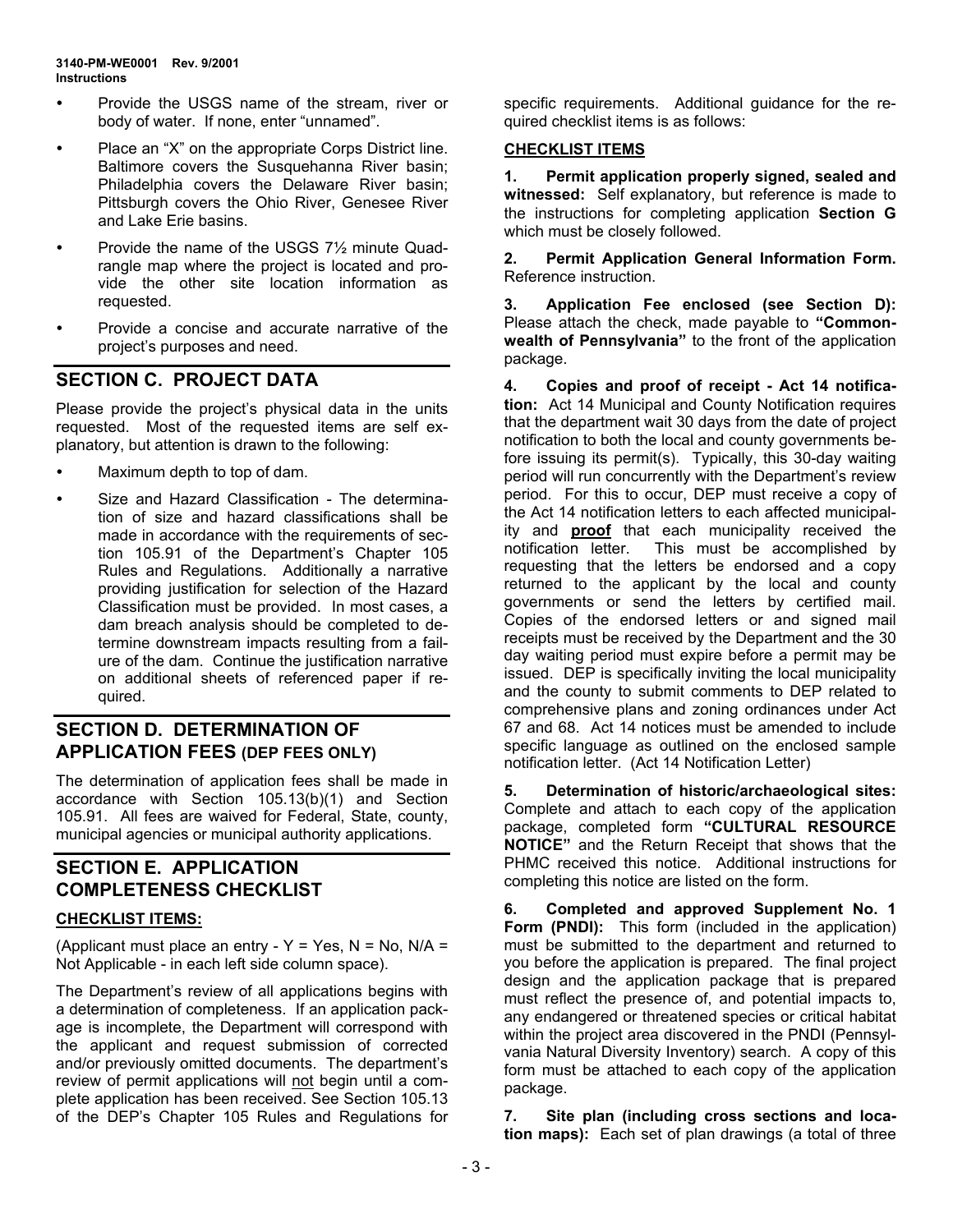is required) must be legible, and must include the following:

(a) All drawings shall contain a title block at the lower right corner of the sheet. The title block shall contain the project name, name of the applicant, name of the plan PREPARER (if different then the applicant) and the date the plan was prepared.

(b) Location Maps: The submission must contain a project location map drawn to, or otherwise utilizing an existing 1:24,000 scale (1 inch equals 2,000 feet). This is the scale used on U.S.G.S. 7.5 minute topographic maps. A photocopy of the appropriate U.S.G.S. topographic map, with the project site identified in red, is the recommended method to comply with this requirement. The photocopy must include a 3 inch radius of map coverage around the project site. If a U.S.G.S. photocopy is used for a location map, all the requirements of Subsection  $105.13(d)(1)(ii)$  of the DEP's regulations will be satisfied. Refer to that subsection for required location map features if another type, or hand drawn map is used.

(c) Site Plans: A site plan must be included which provides a complete plan view of the proposed structure or activity and those adjoining upstream and downstream areas where potential and/or actual hydraulic or environmental impacts will occur. Specific requirements for site plans include:

(i) Plans shall clearly show existing and proposed limits for all regulated waters of the Commonwealth (edges of streams, rivers, lakes, etc.) and the limits of their floodplains. When the proposed worksite is located within a detailed Federal Emergency Management Agency (FEMA) flood study area, the existing and proposed FEMA 100-year frequency **floodway** limits must be shown on the site plan. When the project involves impacts to wetlands, the wetland boundaries must be delineated in accordance with the Department's Wetland Delineation Policy (see instructions for completing the Environmental Assessment form).

(ii) Plans must be drawn to a scale of 1 inch equals 200 feet or larger and show all proposed structures or activities and all existing roads, utility lines, lots (show property lines and names of adjoining property owners), buildings and other man-made structures in the area of the proposed project. Natural features such as contours, surface drainage patterns and other prominent topographic features should be illustrated. Place a north arrow on the site plan.

(iii) Cross Sectional Drawings: A cross sectional drawing of existing and proposed conditions at the project site must be included on the site plan or on a separate plan. If the proposed project causes changes in upstream or downstream flood water surface elevations, cross sectional drawings are required for the channel and floodway conditions in these areas. All cross sections must show existing and proposed design

discharge water surface elevations and the 100 year frequency flood water surface elevation.

**8. Project description narrative:** Provide a detailed description of the project including structure type(s), amounts of excavation/fill and what purpose the structure or activity will serve. The narrative must also describe in detail what effects the project will have on public health, safety and the environment. Information for this part of the narrative can be obtained from completion of the "Environmental Assessment" (Section **E, item 15.)** The narrative must contain a statement on why the project must be built in, along, across or over a watercourse, floodway or body of water. Is there an alternative to the proposed project that would not require such impacts? Be sure to discuss this in detail under the Section E, item 16. "Alternatives Analysis" requirements.

**9. Color photographs with map showing location taken:** Color photographs (one set for each of the three application packages) must be taken of the site which illustrate watercourse, floodway or body of water conditions at the project site and for areas extending both upstream and downstream. The number of photographs needed to meet this requirement will vary with the size and/or length of proposed work. For singular or small worksites such as a stormwater detention dam, two photographs taken at the site, one looking upstream and one looking downstream, may be all that is required if the impoundment area is not obscured by trees, brush or similar visual impediments. Additional photos will be needed if the impoundment area is obscured or for larger dams to show the relative location, elevation and condition of nearby buildings and the area that the dam embankment will occupy and the pool will inundate. The location that the photographs were taken from the direction of view must be indicated on a **separate** site plan drawing. Usual practice is to number each photograph, mount in transparent photoholders, mark the numbers on the plan and then draw an arrow from the number in the direction of view.

**10. Erosion and Sedimentation Control Plan and approval letter:** Attach proof of an application for an NPDES Permit for stormwater discharge or copies of a letter of plan approval from the appropriate county conservation district and copies of the actual Erosion and Sedimentation Control Plan that was so approved.

**11. Hydrologic and hydraulic analysis:** This should be prepared as a separate report and contain the seal and certification statement of the licensed Professional Engineer who prepared the report.

**12. Stormwater Management Analysis with consistency letter:** Dams requiring DEP permits are often additionally regulated under local municipal stormwater control ordinances adopted under the Stormwater Management Act (32 P.S. §§680.1-680.17). If such an ordinance exists, an analysis of the proposed project's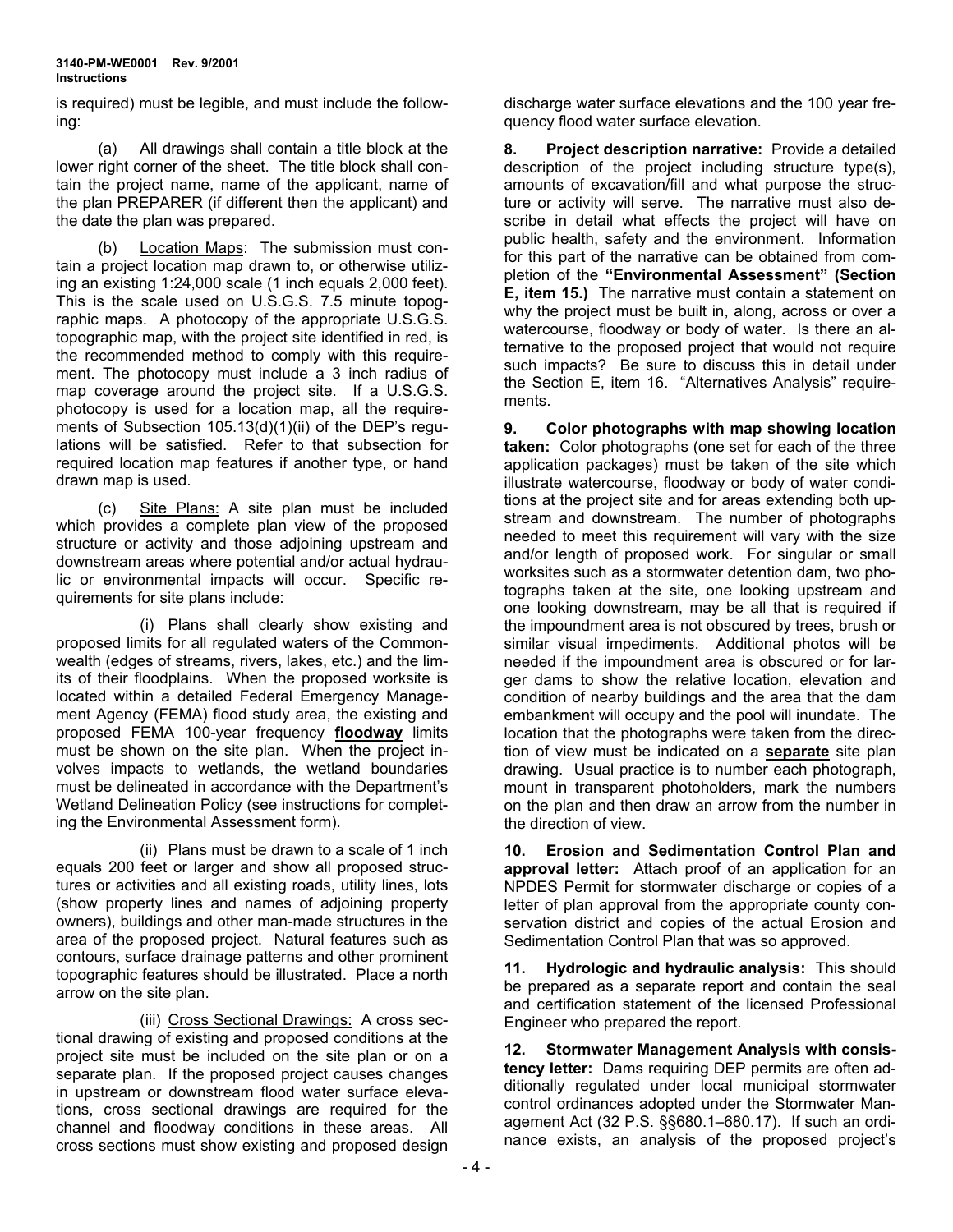#### **3140-PM-WE0001 Rev. 9/2001 Instructions**

impact on the Stormwater Management Plan must be undertaken and reviewed by the local municipality. The analysis and a letter from the municipality indicating consistency with the Stormwater Management Plan must be included in the application package.

**13. Floodplain Management Analysis with consistency letter:** If the proposed dam is located within a floodway delineated on a FEMA map, an analysis of the project's impact on the floodway delineation and water surface profiles will be required. The analysis and a letter of review from the municipality must be included in the application package.

**14. Risk Assessment:** If the stormwater and/or the floodplain management analysis conducted under items 12 or 13, indicate increases in peak runoff rates or flood elevations, include as a separate document, a description of property and land uses which may be affected and an analysis of the degree of increased risk to life, property and the environment.

**15. Environmental Assessment form:** An incomplete Environmental Assessment form will result in the entire application being considered **INCOMPLETE**. Please refer to the instructions on completing the Environmental Assessment form. Blank Environmental Assessment forms are included with the application package.

**16. Alternatives Analysis:** Provide, as a separate report, a detailed analysis of alternatives to the proposed dam, or other activities, including alternative locations, designs and routings.

**17. Mitigation Plan:** As defined under Section 105.1 of DEP's Chapter 105 Rules and Regulations, Mitigation is:

**(a) An action undertaken to accomplish one or more of the following:** 

**(i) Avoid and minimize impacts by limiting the degree or magnitude of the action and its implementation.** 

**(ii) Rectify the impact by repairing, rehabilitating or restoring the impacted environment.** 

**(iii) Reduce or eliminate the impact over time by preservation and maintenance operations during the life of the action.** 

**(b) If the impact cannot be eliminated by fol**lowing clauses (i)-(iii), compensate for the impact **by replacing the environment impacted by the project or by providing substitute resources or environments.** 

The mitigation plan must be a separate document which describes how project planning employed mitigation concepts as defined in DEP's Chapter 105 Rules and Regulations. If these impacts cannot be eliminated, then the mitigation plan must include details

and plans for replacing the impacted environment. The specific replacement resources or environments must be itemized and construction, operation and maintenance activities must be detailed in the plan.

**18. Proof of title or adequate flowage easements:** Included with the application package shall be copies of deeds showing ownership and/or copies of fully executed flowage easements for all land areas below the top of the dam elevation that is subject to inundation. Show all property lines on the site plan.

**19. Data on site and construction materials:** Attached to the application shall be a report which lists the results of investigations and tests to determine the safety, adequacy and suitability of design for the dam and, when applicable, include:

(a) Data concerning subsoil and rock foundation conditions and the materials to be used in construction.

(b) Data on exploratory pits, drilling, coring and seepage rate tests.

(c) Data on strength tests to measure the physical properties and behavior of foundation and embankment materials at the dam site.

(d) Data on the dam site geology including possible hazards.

(e) Data on the availability and quality of construction materials.

(f) Other information as may be required, including dam design calculations.

**20. Design drawings, reports and technical specifications:** The application must include a design report, construction plans and specifications in sufficient detail to evaluate the safety, adequacy and suitability of the proposed work.

**21. Emergency Action Plan:** Applicants for any dam or reservoir that may cause loss of life or serious damage to property if a failure of the dam occurs shall develop (and attach to the application) an emergency action plan to be followed in the event of a dam hazard emergency. The plan shall be prepared in accordance with the requirements of Section 105.134 and the Emergency Action Plan Guidelines available from the Division of Dam Safety.

**22. Instrument performance monitoring plan:** Submit plans for proposed permanent monitoring of dam performance by instrument installations in the dam. If none are proposed, explain the reasons why.

**23. Proof of financial responsibility:** For dams that present a substantial potential risk to life or property, the application must include proof of the applicant's financial responsibility or security for continued operation and maintenance during the lifetime of the facility. Refer to